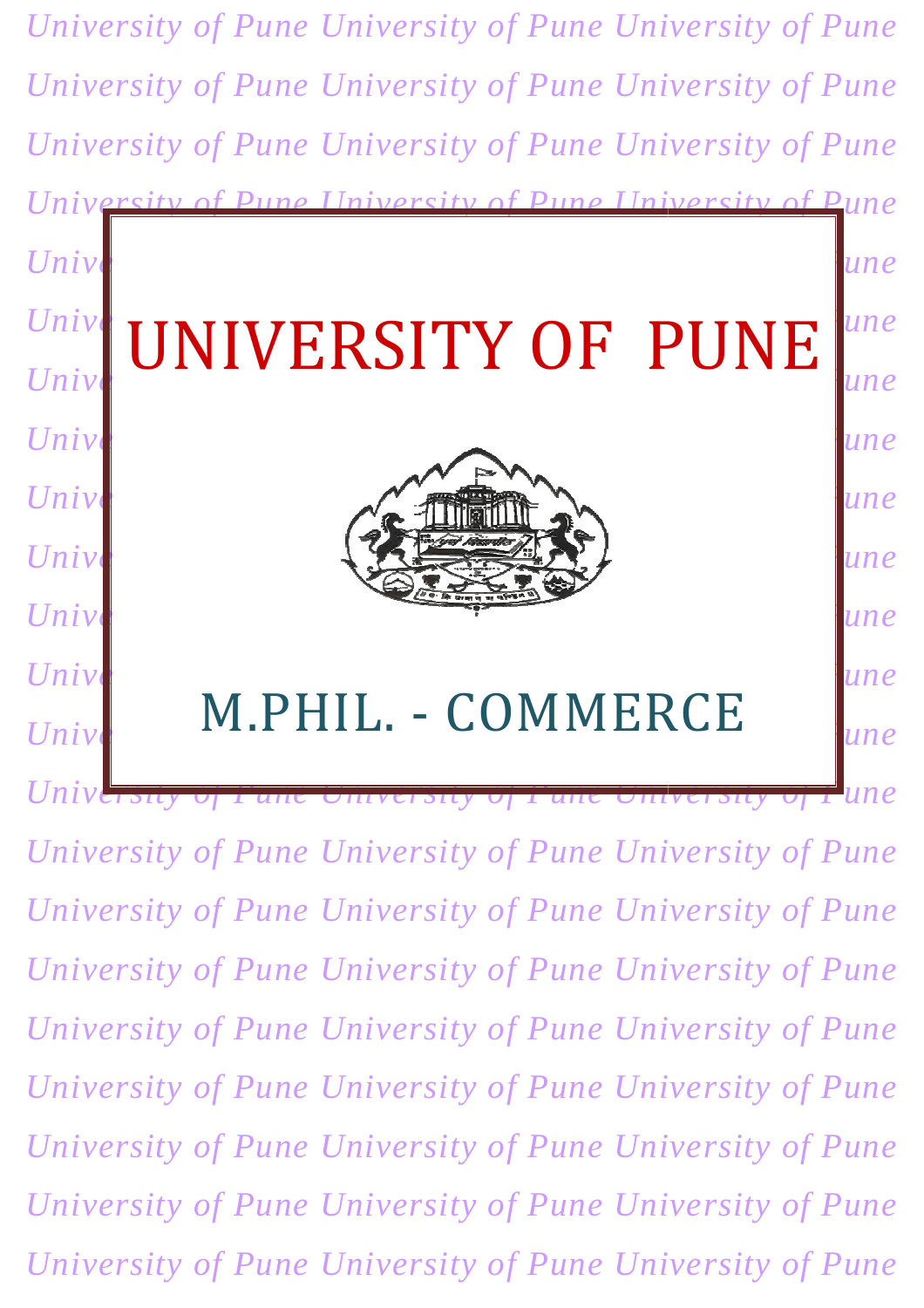# **Syllabus of the M.Phil. (Commerce) Programme**

# **Paper – I**

## *Course 1* **Research Methodology for Commerce**

#### **Objectives of the Paper:-**

- 1. To explain the current issues related with research in Business & Commerce.
- 2. To help the learnt to have right understanding of concept of research & its application in business.
- 3. To apply various techniques of research in Conducted research inquiry.

# **1. Introduction :-**

Meaning of the Research – Qualities of a research worker – scientific Method – Definition – stages of scientific study – Different steps in scientific study – Logical Methods – Inductive & Deductive Methods – Nature of the Phenomena & the use of the scientific methods.

## **2. Approach to a Research Project :-**

Purpose of Research – Functions in Research – Research Programme – Problem solving through research / financial aspects of research – Research Design ( Selective topic, Coverage, Hypothesis) – Sources of Information – Nature of study – Definition of terms – Techniques of study – Collection, Analysis & presentation of the data – Testing hypothesis – Stating results.

## **3. Use of the Library :-**

Finding the correct sources of information – Uses of books, periodicals & encyclopedia – Taking down notes – Collection & organization of Material.

## **4. Research Method :-**

Sampling Method – Observation Method – Case study Method – Interview Method – Survey Method – Experimental Method – Questionnaire Method - Library Method – Documentary Method – Suitable combination & Selection of Method – advantages, disadvantages & limitations of methods.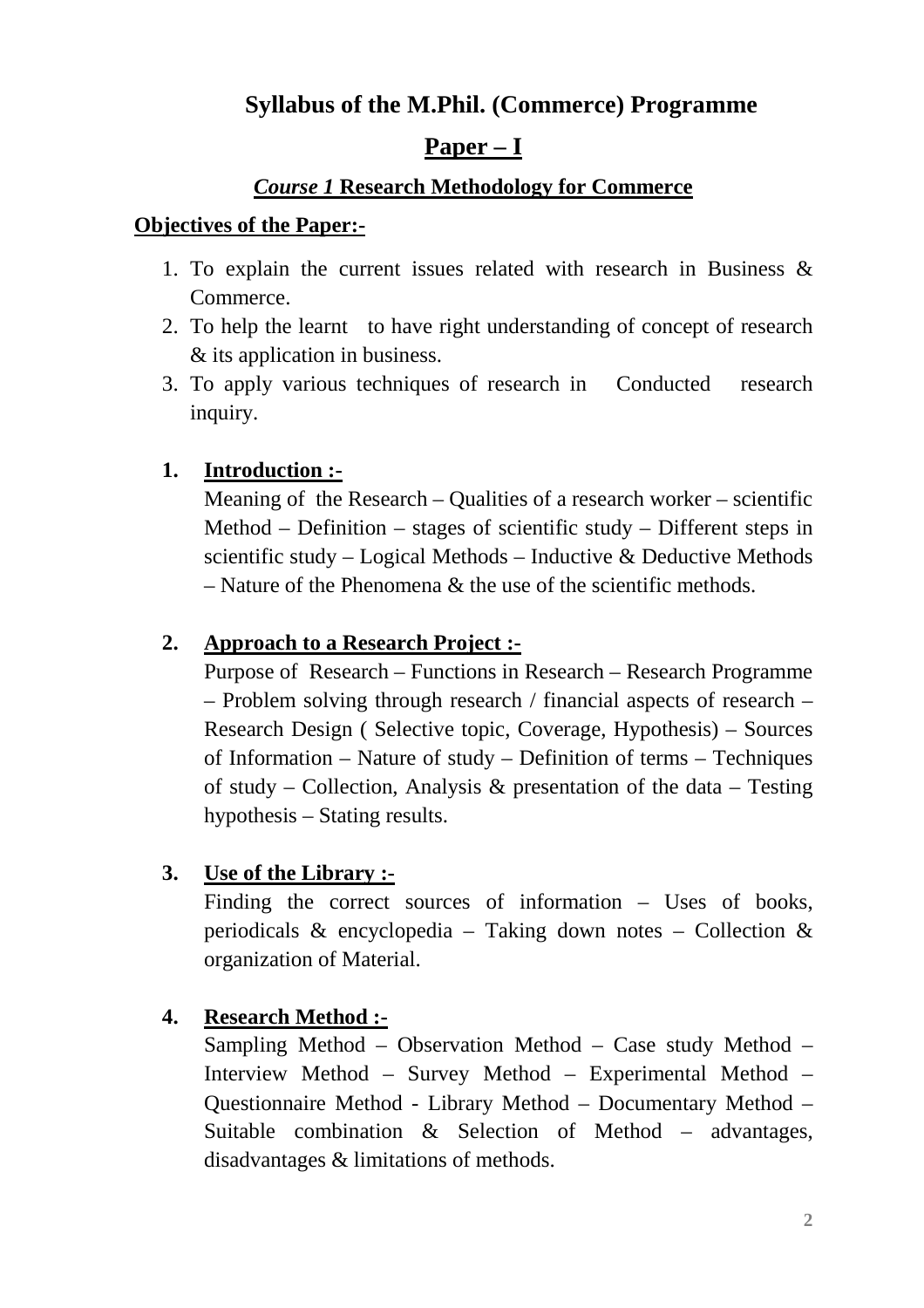# **5. Presentation of Information :-**

Analysis of information – Classification, tabulation  $\&$  interpretation – Presentation of data  $\&$  its application – Pictorial presentation – Composition of information ( quotation, footnotes, bibliographytables, standards, abbreviations)- style of writing.

# **6. Coordinating contents :-**

Front matter (blank sheet, title page, dedication, preface, table of contents, list of tables, list of figures, list of appendices etc.  $) - Text$ proper ( Chapter wise information ) – Back matter ( appendices, glossary, bibliography, index, blank sheet)

# **7. Research Findings and Preparation and writing of a Research Report :-**

Benefits of implementation of actual research findings – carrying forward the studies – Management of research unit – Preparation and writing of a 'Research Report '.

| Sr.              | <b>Name of the Books</b>                                           | <b>Author</b>                 | <b>Publisher</b>                                                                            | Year |
|------------------|--------------------------------------------------------------------|-------------------------------|---------------------------------------------------------------------------------------------|------|
| No.              |                                                                    |                               |                                                                                             |      |
| $\mathbf{1}$     | <b>METHODS OF SOCIAL</b><br><b>SURVEY &amp; RESEARCH</b>           | S. R. Bajpai                  | kitab Ghar, Kanpur.                                                                         | 1976 |
| $\overline{2}$   | Research & Report                                                  | F. Cordasco &                 | Barnes & Noble<br>Inc.,                                                                     | 1956 |
|                  | Writing                                                            | E.S.M. Gatner                 | New York                                                                                    |      |
| 3                | Training in Research<br>Methodology in Social<br>sciences in India | P. Ramchandra                 | Tata institute of Social<br>Sciences, Bombay                                                | 1970 |
| $\boldsymbol{4}$ | Management for<br>Research &<br>Development                        | H.A. Collinson                | Sir Isadac Pictam &<br>Sons Ltd, London                                                     | 1964 |
| 5                | Survey Methods in<br>Social Investigation                          | $C.A.$ Moser $&$<br>G. Kalton | The English Language<br><b>Book Society,</b><br>Heinemann Educational<br>Books Ltd., London | 1971 |
| 6                | Research & Report<br>Writing for Business $\&$<br>Economics        | Random<br>House, New<br>York  | Conrad Berenson &<br><b>Raymond Colton</b>                                                  | 1971 |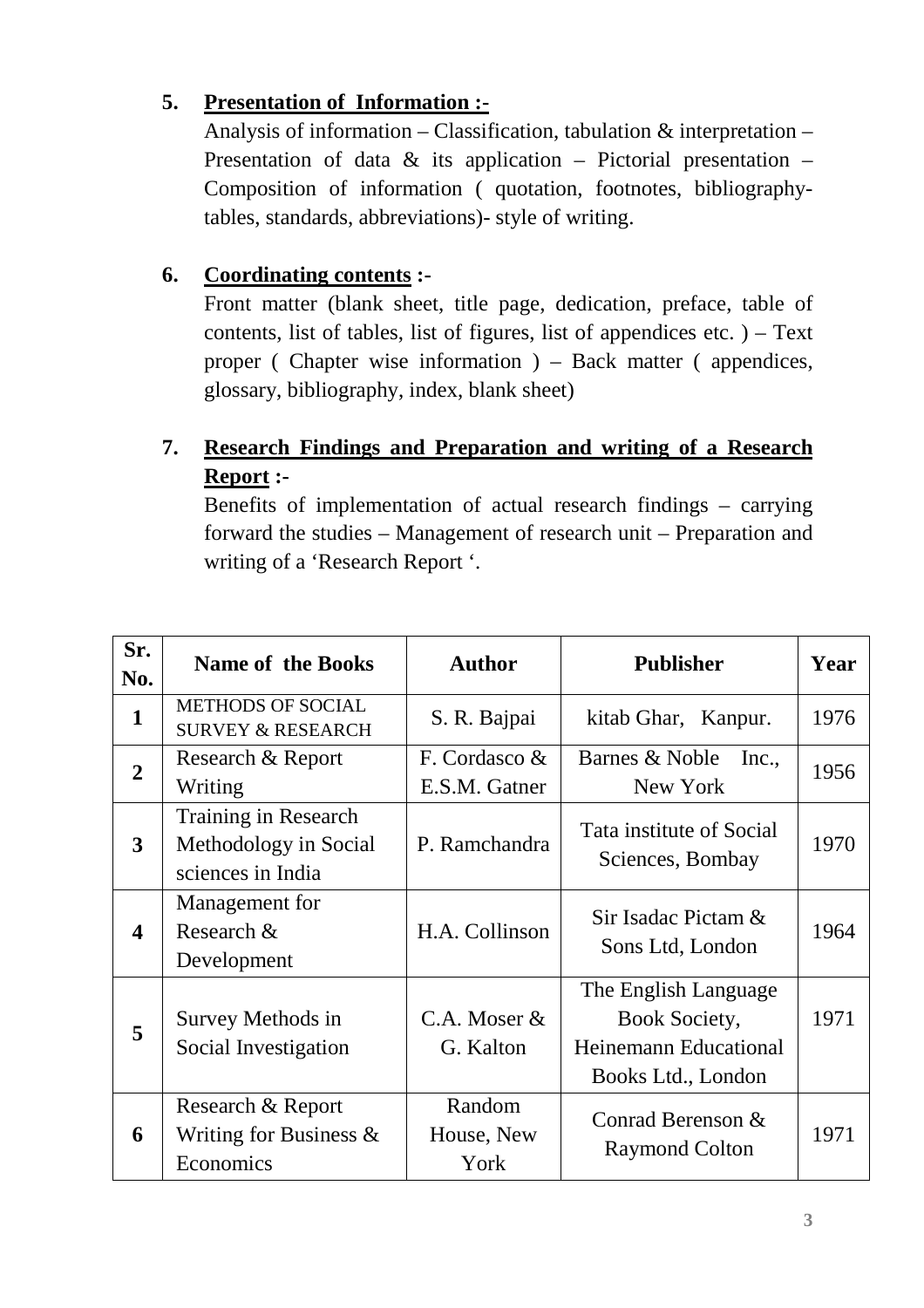# *Course 2: Mathematical Methods & Statistical Techniques of Research* **Section I : Mathematical Methods :**

Algebra : Real number system – Sequences, Series and their convergence – Binominal exponential and logarithmic series – Vectors and Vector spaces – Matrices – Notion, Operation with matrices, inverse of a matrix, inner product, simultaneous equations, rank of matrix – determinants.

Calculus : Functions and their diagrammatic representation – Limits and continuity of functions ( algebraic function ) – Derivatives and their interpretation – Mechanism of Derivations – application of Derivatives – Derivatives of exponential and Logarithmic function – Functions of two or more Variables – Partial derivatives and their application – Maxima and minima.

#### **Section II : Statistical Techniques for Research**

 Meaning, purpose and scope of statistics – Nominal, Ordinal, interval and ratio scale of measurement – The concept of property space Probability : additional and multiplication theorems, conditional probability, mathematical expectation – Measures of Central tendency and dispersion – Distribution – Normal and binominal areas under normal curve – Moments Skewness and Kurtosis – measures of correlation – Product moment Correlation, rank correlation – Theory of attributes – Yule's Q contingency coefficient – Index number.

| Sr.<br>N <sub>0</sub> | <b>Name of the Books</b>                      | <b>Author</b>                             | <b>Publisher</b>                          | Year |
|-----------------------|-----------------------------------------------|-------------------------------------------|-------------------------------------------|------|
| $\mathbf{1}$          | Success with Algebra                          | <b>Hutton Lucreda</b><br>Elaine Alton     | Prentice Hall,<br>Englewood               | 1988 |
| $\overline{2}$        | Mathematical<br>Analysis for<br>Economics     | R. G. D. Allen                            | Himalaya Publishing<br>House, Mumbai      | 2008 |
| 3                     | An Introduction to<br>statistical Methods     | Gupta C. B.                               | Vikas Publishing                          | 2009 |
| 4                     | <b>Statistics for Business</b><br>& Economics | R. P. Hooda                               | Macmillon, Delhi                          | 2008 |
| 5                     | Fundamentals os stts.<br>Vol. I and II        | A.M. Goon, M.K.<br>Gupta, B. Das<br>Gupta | The World Press Pvt.<br>Ltd., Calcutta 12 |      |

#### **References :**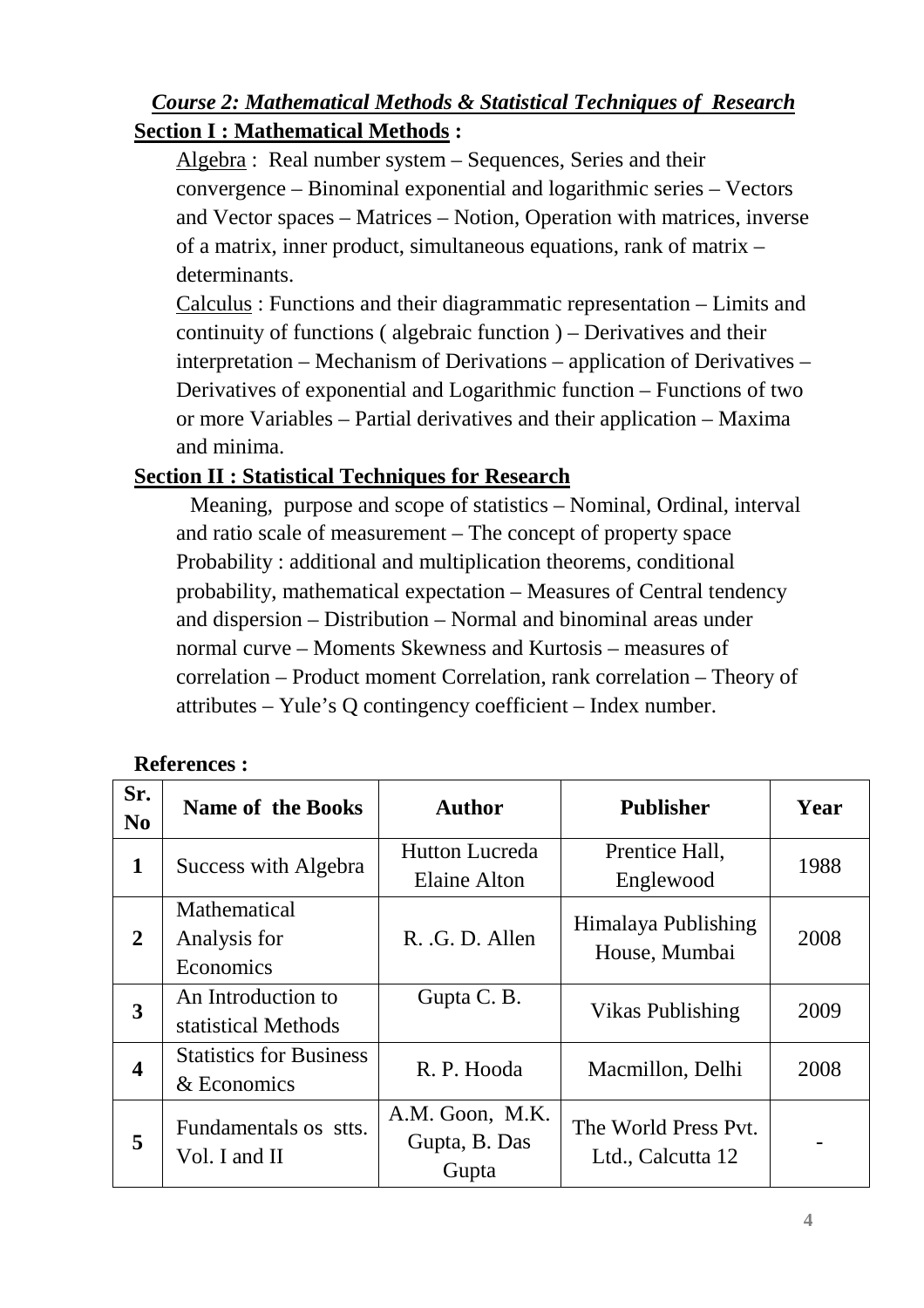# Paper II

# *Recent Trends in Commerce & Business Management*

#### **OBJECTIVES OF THE PAPER II:**

- 1. To Upgrade & Update the knowledge of the learners regarding contemporary treads in Business & Commerce.
- 2. To enlighten the learners about new trends & issues related with Commerce.
- 3. To promote right thinking about emerging trends and problems related with Business & Commerce institution.

#### *Institutions*

- CHAMBERS OF COMMERCE
- NATIONAL STOCK EXCHANGE & OTICE Over the Counter Exchange of India.
- SHCIL Stock holding Corporation of India.
- QCFI Quality Circle Forum of India
- AGMARK /ISI Agricultural food mark, Indian standards Institute
- EXIM Bank, NABARD (National Agriculture and Rural Development), IRDA, TRAI- Telecom Regulatory Authority of India.
- TFCI Tourism Finance Corporation of India.
- PCB. (Population control Board)
- ASCI (Advertising standards council in India)

## *Reforms*

- Insurance Regulatory Development Authority.
- SEBI Securities Exchange Board of India
- FEMA Foreign Exchange Management Act
- BOLT Bombay Online Trading.
- CBDT (Central Board of Direct Taxes)
- DTC (Direct Tax Code)

## *Trends*

- Disaster Management -
- Crisis management -
- Work culture Flex time system
- Time management
- Ouality Control, Quality Circle, Six Sigma.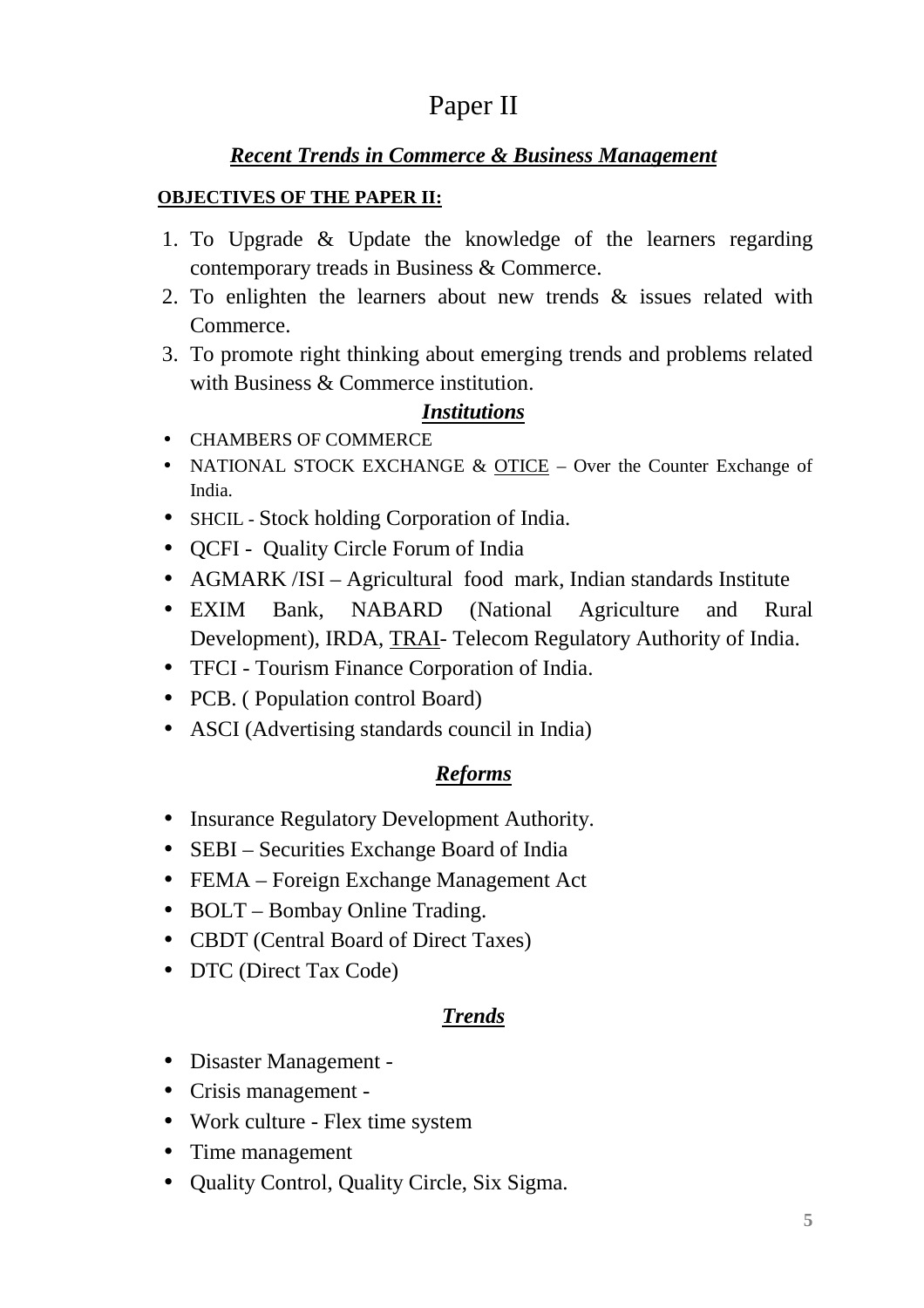- Productivity- Importance, Measurement & Role in Economy.
- Consumer Movement Consumer Protection
- Corporate social responsibility Corporate Citizenship.
- Lean Management System Kaizen

# *References:-*

| Sr.<br>N <sub>0</sub>   | <b>Name of the Books</b>                 | <b>Author</b>         | <b>Publisher</b>         | Year |
|-------------------------|------------------------------------------|-----------------------|--------------------------|------|
| $\mathbf{1}$            | Economics & Business                     | K.A. Rasure           | <b>Avinash Paper</b>     | 2009 |
|                         | Environment                              |                       | backs, Delhi             |      |
|                         | Management                               | D.B.N.Murthy          | Deep & Deep              |      |
| $\overline{2}$          | A Practical Guide to Enhancing           |                       | Publications Pvt.        | 2010 |
|                         | <b>Managerial Effectiveness</b>          |                       | Ltd., Delhi              |      |
| 3                       | <b>Essentials of Business</b>            | Vishwajeet<br>Prasad  | genNEXT                  |      |
|                         | Environment                              |                       | Publication              | 2010 |
|                         |                                          |                       | Delhi                    |      |
|                         | Global Economy & Business<br>Environment | Francis<br>Cherunilam | Himalaya                 |      |
| $\overline{\mathbf{4}}$ |                                          |                       | Publishing               | 2004 |
|                         |                                          |                       | House, Mumbai            |      |
|                         | <b>Development Administration</b>        | S.L. Goel             | Deep & Deep              |      |
| 5                       | Potentialities and Prospects             |                       | <b>Publications Pvt.</b> | 2010 |
|                         |                                          |                       | Ltd., Delhi              |      |
|                         | Business Environment Text &              | Francis<br>Cherunilam | Himalaya                 |      |
| 6                       | Cases                                    |                       | Publishing               | 2006 |
|                         |                                          |                       | House, Mumbai            |      |
| 7                       | Economic Environment of                  |                       | S.Chand &                |      |
|                         | <b>Business Macroeconomic</b>            | H.L. Ahuja            | Company Ltd.,            | 2009 |
|                         | Analysis                                 |                       | Delhi                    |      |
| 8                       | Economic Environment of                  |                       | S.Chand &                |      |
|                         | <b>Business Macroeconomic</b>            | H.L. Ahuja            | Company Ltd.,            | 2008 |
|                         | Analysis                                 |                       | Delhi                    |      |
| 9                       | <b>Essentials of Business</b>            |                       | Himalaya                 |      |
|                         | Environment                              | K. Aswathappa         | Publishing               | 2008 |
|                         |                                          |                       | House, Mumbai            |      |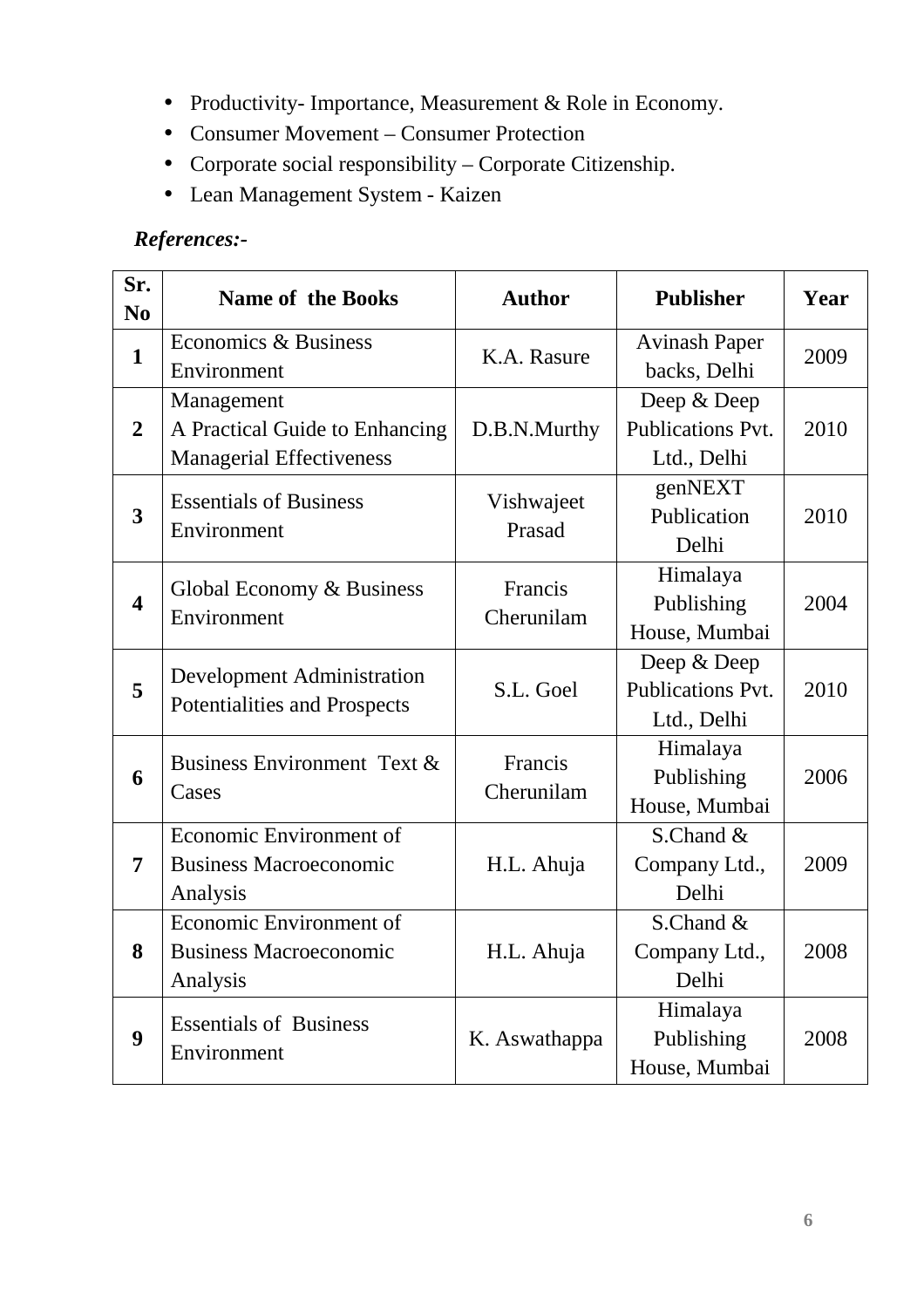# **Paper –III** *Business Administration*

#### **Objectives of the Paper :-**

- 1. To explain the recent trends in business administration.
- 2. To Explain the inter relationship between various concepts & practices in Administrative sciences.
- 3. To Study the contemporary issues related with business administrative theories.

 C. K. Pralhad Md. Yunus.

## **Management Thinkers**

- Michael Porter Igor Ansoff
- ❖ Tom Peters
- Henry Mintzbers
- Peter Drucker
- $\bullet^{\bullet}_{\bullet}$

#### **Indian Ethos**

- Ancient Indian Thinkers- kautilya
- Modern Indian Thinkers Mahatma Gandhi, Dr. B. R. Ambedkar

#### **Concepts**

- $\triangle$  Group dynamics
- Human resource development
- Knowledge management
- Learning organization
- Beauracy
- Systems Development

## **Practices & Theories**

- Creativity & Innovation
- $\triangle$  Performance appraisal & evaluation
- Entrepreneurship development
- Strategic management
- **\*** Theories
	- a) Theories of Motivation
	- b) Theories of Leadership
	- c) Theories of Organizational Development